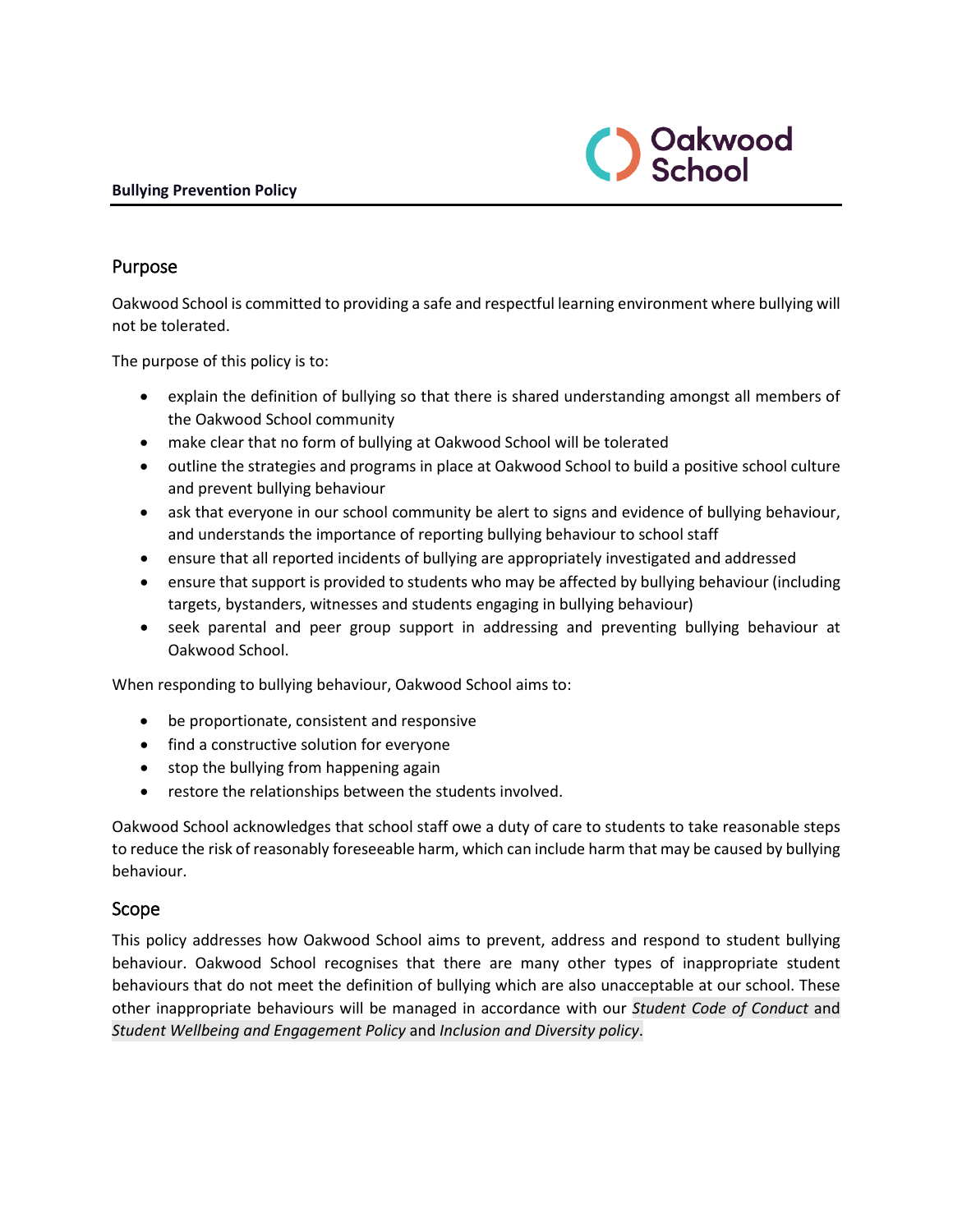This policy applies to all school activities, including camps and excursions. It also applies to bullying behaviour between students that occurs outside of school hours, where the behaviour impacts on student wellbeing and safety at school.

## Policy

## **Definitions**

## **Bullying**

In 2018 the Education Council of the Council of Australian Governments endorsed the following definition of bullying for use by all Australian schools:

*Bullying is an ongoing and deliberate misuse of power in relationships through repeated verbal, physical and/or social behaviour that intends to cause physical, social and/or psychological harm. It can involve an individual or a group misusing their power, or perceived power, over one or more persons who feel unable to stop it from happening.*

*Bullying can happen in person or online, via various digital platforms and devices and it can be obvious (overt) or hidden (covert). Bullying behaviour is repeated, or has the potential to be repeated, over time (for example, through sharing of digital records)*

*Bullying of any form or for any reason can have immediate, medium and long-term effects on those involved, including bystanders. Single incidents and conflict or fights between equals, whether in person or online, are not defined as bullying.*

Bullying has three main features:

- It involves a misuse of power in a relationship
- It is ongoing and repeated, and
- It involves behaviours that can cause harm.

There are four main types of bullying behaviour:

- Physical examples include hitting, pushing, shoving or intimidating or otherwise physically hurting another person, damaging or stealing their belongings. It includes threats of violence.
- Verbal/written examples include name-calling or insulting someone about an attribute, quality or personal characteristic.
- Social (sometimes called relational or emotional bullying) examples include deliberately excluding someone, spreading rumours, sharing information that will have a harmful effect on the other person and/or damaging a person's social reputation or social acceptance.
- Cyberbullying any form of bullying behaviour that occurs online or via a mobile device. It can be verbal or written, and can include threats of violence as well as images, videos and/or audio.

Bullying can be a form of racism, sexism, homophobia, transphobia or other type of social prejudice when the behaviour is targeted at an individual or group because of a personal characteristic, such as race, religion, sex, sexual orientation, gender identity or disability.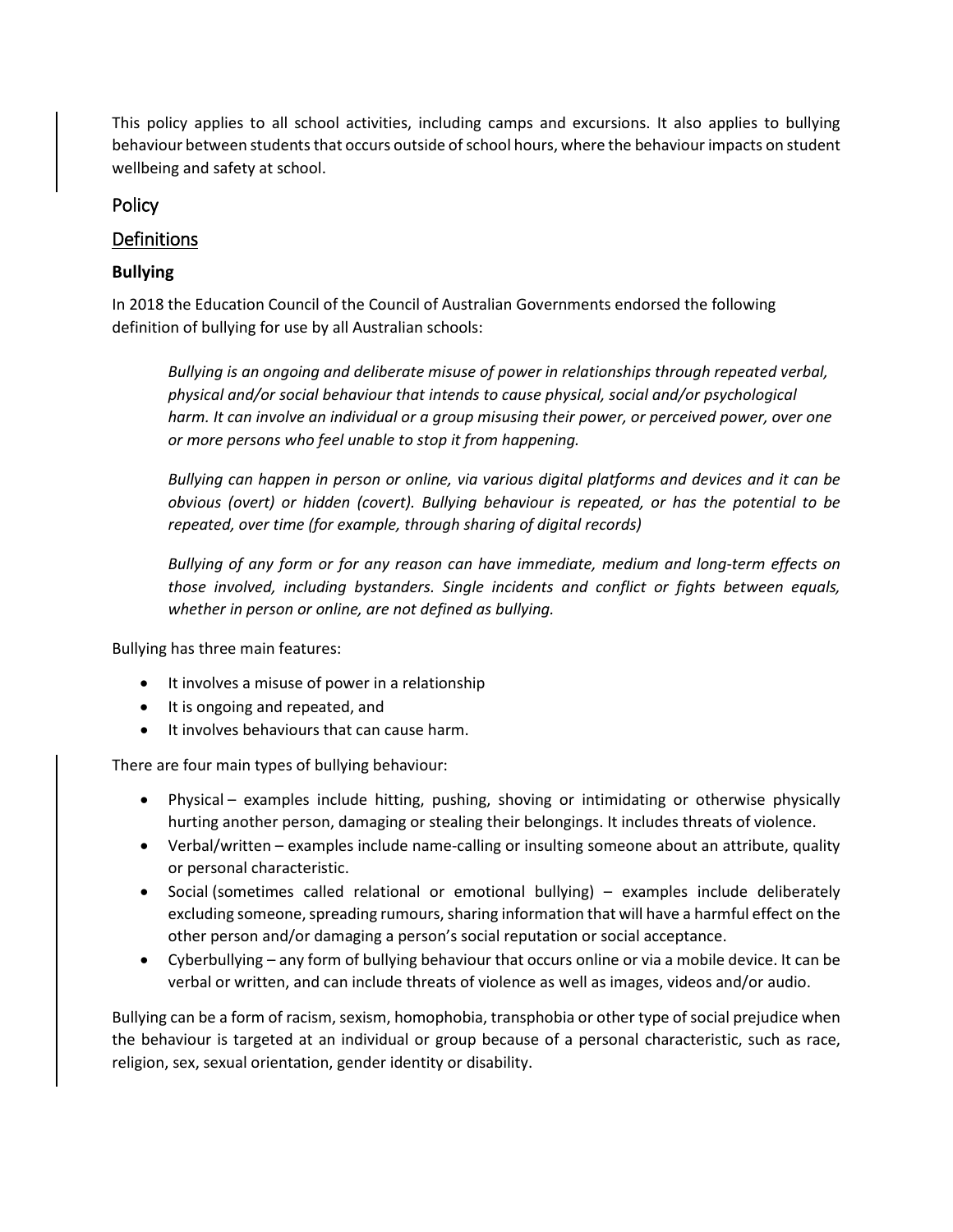For further information about bullying, refer to: [Bully Stoppers \(education.vic.gov.au\)](https://www.education.vic.gov.au/about/programs/bullystoppers/Pages/default.aspx) and the Department's [Bullying Prevention and Response](https://www2.education.vic.gov.au/pal/bullying-prevention-response/policy) policy on the Policy and Advisory Library.

#### **Other distressing and inappropriate behaviours**

Many distressing and inappropriate behaviours may not constitute bullying even though they are unpleasant. Students who are involved in or who witness any distressing and inappropriate behaviours should report their concerns to school staff and our school will follow our Student Wellbeing and Engagement Policy] and/or this Bullying Prevention Policy where the behaviour constitutes bullying.

*Mutual conflict* involves an argument or disagreement between people with no imbalance of power. In incidents of mutual conflict, generally, both parties are upset and usually both want a resolution to the issue. Unresolved mutual conflict can develop into bullying if one of the parties targets the other repeatedly in retaliation.

*Social rejection or dislike* is not bullying unless it involves deliberate and repeated attempts to cause distress, exclude or create dislike by others.

*Single-episode acts* of nastiness or physical aggression are not the same as bullying. However, single episodes of nastiness or physical aggression are not acceptable behaviours at our school and may have serious consequences for students engaging in this behaviour. Oakwood School will use its Student Wellbeing and Engagement Policy to guide a response to single episodes of nastiness or physical aggression.

*Harassment* is language or actions that are demeaning, offensive or intimidating to a person. It can take many forms, including sexual harassment and disability harassment.

*Discrimination* is behaviour that treats someone unfavourably because of a personal characteristic (for example, race, religious belief or activity, disability, sex or intersex status, gender identity or sexual orientation).

Discrimination, harassment, and any other inappropriate behaviour is not tolerated at our school and there may be serious consequences for students engaging in this behaviour. This includes any form of racism, religious or disability discrimination, sexism, homophobia, transphobia, or any other behaviour that targets an individual or group. Further information about discrimination and harassment, including definitions, is set out in our Inclusion and Diversity Policy.

#### Bullying Prevention

Oakwood School has a number of programs and strategies in place to build a positive and inclusive school culture and relationships to promote wellbeing. We strive to foster a school culture that prevents bullying behaviour by modelling, encouraging and teaching behaviour that demonstrates acceptance, kindness and respect.

Bullying prevention at Oakwood School is proactive and is supported by research that indicates that a whole school, multifaceted approach is the most effect way to prevent and address bullying. At our school: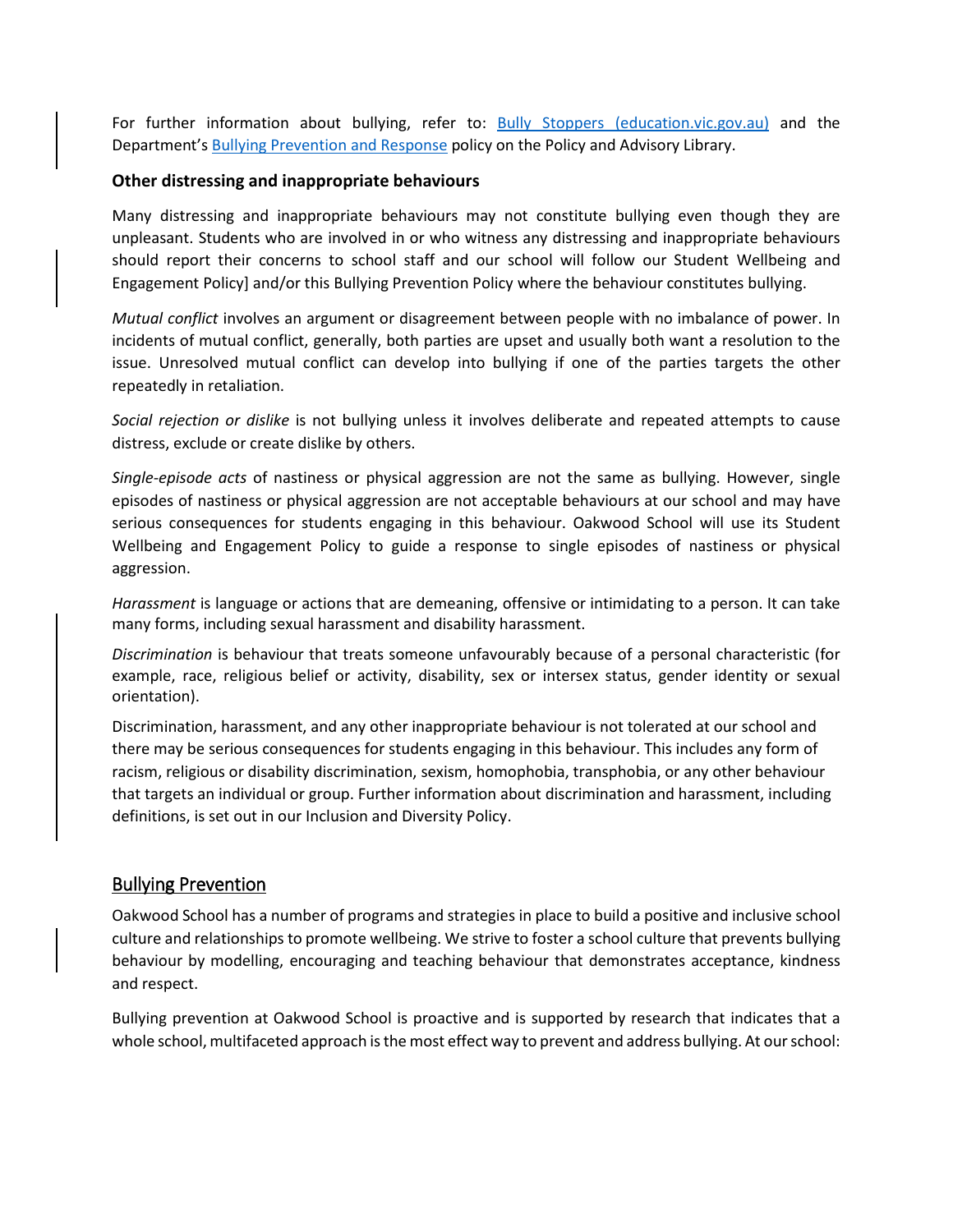- We identify and implement evidence-based programs and initiatives from the [Schools Mental](https://www.education.vic.gov.au/school/teachers/health/mentalhealth/mental-health-menu/Pages/Menu.aspx?Redirect=1)  [Health Menu](https://www.education.vic.gov.au/school/teachers/health/mentalhealth/mental-health-menu/Pages/Menu.aspx?Redirect=1) that are relevant to preventing and addressing bullying and help us to build a positive and inclusive school climate.
- We strive to build strong partnerships between the school, families and the broader community that means all members work together to ensure the safety of students.
- We have a whole school approach to Respectful Relationships initiative, which aims to embed a culture of respect and equality across our school.
- We celebrate the diverse backgrounds of members of our school community and teach multicultural education, including Aboriginal History, to promote mutual respect and social cohesion.
- We participate in the Safe Schools program to help us foster a safe environment that is supportive and inclusive of LGBTIQ+ students.
- Teachers are encouraged to incorporate classroom management strategies that discourage bullying and promote positive behaviour.
- In the classroom, our positive behaviours curriculum teaches students what constitutes bullying and how to respond to bullying behaviour assertively. This promotes resilience, assertiveness, conflict resolution and problem solving.
- We seek to empower students to be confident communicators and to resolve conflict in a nonaggressive and constructive way.
- Students are encouraged to look out for each other and to talk to teachers and older peers about any bullying they have experienced or witnessed.
- We actively refer students to organisations that develop social skills such as Mornington Peninsula Youth Services.
- We support the development of social skills and self-regulation in the classroom through the use of Zones of Regulation.

For further information about our engagement and wellbeing initiatives, please see our Student Wellbeing and Engagement policy

#### Incident Response

#### Reporting concerns to Oakwood School

Bullying is not tolerated at our school. We ensure bullying behaviour is identified and addressed with appropriate and proportionate consequences. All bullying complaints will be taken seriously and responded to sensitively..

Students who may be experiencing bullying behaviour, or students who have witnessed bullying behaviour, are encouraged to report their concerns to school staff or another trusted adult as soon as possible.

Our ability to effectively reduce and eliminate bullying behaviour is greatly affected by students and/or parents and carers reporting concerning behaviour as soon as possible, so that the responses implemented by Oakwood School are timely and appropriate in the circumstances.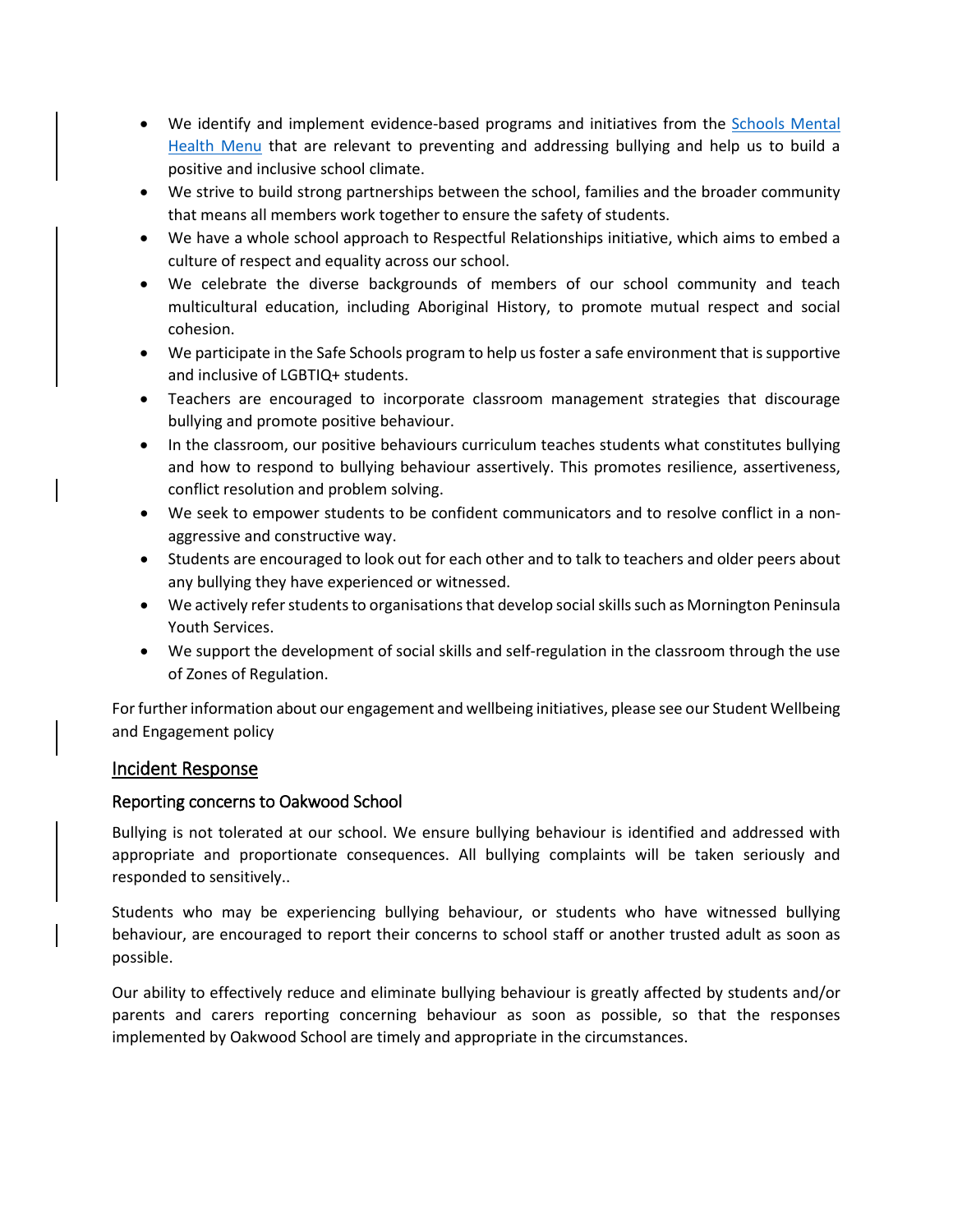We encourage students to speak to their classroom teacher and Campus Principal. However, students are welcome to discuss their concerns with any trusted member of staff including teachers, education support staff, wellbeing staff, or Mental Health practitioner.

Parents or carers who develop concerns that their child is involved in, or has witnessed bullying behaviour at Oakwood School should contact their Campus Principal or the Assistant Principal in charge of Student Wellbeing, Julie FitzGerald on 97037400 or email Julie.fitzgerald@education.vic.gov.au

#### Investigations

When notified of alleged bullying behaviour, school staff are required to:

- 1. record the details of the allegations in Compass and
- 2. inform the relevant classroom teacher, well being coordinator and Campus Principal

The Campus Principal is responsible for investigating allegations of bullying in a timely and sensitive manner. To appropriately investigate an allegation of bullying, the Campus Principal may:

- speak to the those involved in the allegations, including the target/s, the students allegedly engaging in bullying behaviour/s and any witnesses to the incidents
- speak to the parent/carer(s) of the students involved
- speak to the teachers of the students involved
- take detailed notes of all discussions for future reference
- obtain written statements from all or any of the above.

All communications with the Campus Principal in the course of investigating an allegation of bullying will be managed sensitively. Investigations will be completed as quickly as possible to allow for the behaviours to be addressed in a timely manner.

The objective of completing a thorough investigation into the circumstances of alleged bullying behaviour is to determine the nature of the conduct and the students involved. A thorough understanding of the alleged bullying will inform staff about how to most effectively implement an appropriate response to that behaviour.

Serious bullying, including serious cyberbullying, is a criminal offence and may be referred to Victoria Police. For more information, see[: Brodie's Law.](http://www.education.vic.gov.au/about/programs/bullystoppers/Pages/advicesheetbrodieslaw.aspx)

#### Responses to bullying behaviours

When the Campus Principal has sufficient information to understand the circumstances of the alleged bullying and the students involved, a number of strategies may be implemented to address the behaviour and support affected students in consultation with the Principal, Student Wellbeing Team, teachers, SSS, Department of Education and Training specialist staff etc.

There are a number of factors that will be considered when determining the most appropriate response to the behaviour. When making a decision about how to respond to bullying behaviour, Oakwood School will consider:

- the age, maturity and individual circumstances of the students involved
- the severity and frequency of the bullying, and the impact it has had on the target student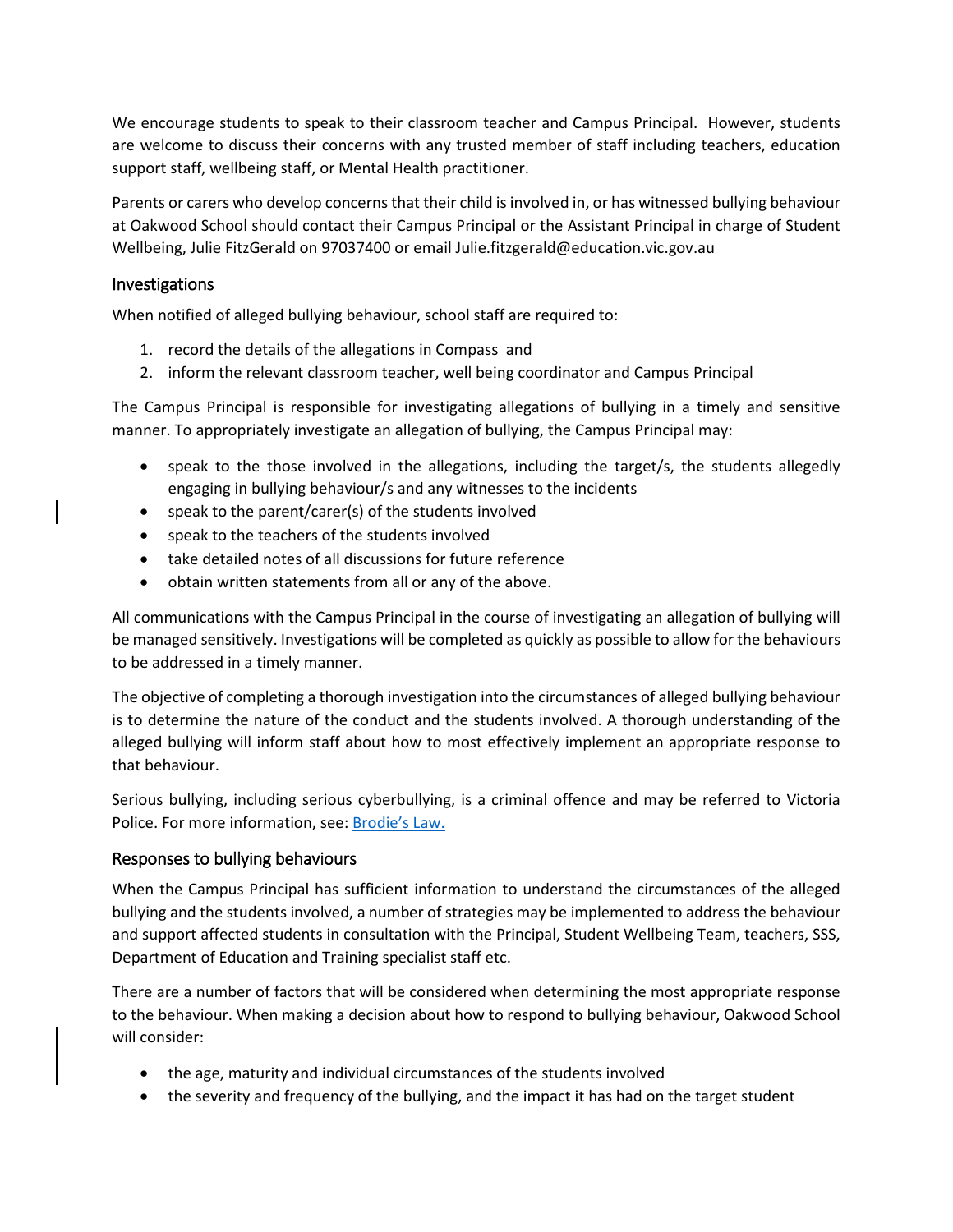- whether the student/s engaging in bullying behaviour have displayed similar behaviour before
- whether the bullying took place in a group or one-to-one context
- whether the students engaging in bullying behaviour demonstrates insight or remorse for their behaviour
- the alleged motive of the behaviour.

The Campus Principal may implement all, or some of the following responses to bullying behaviours:

If bullying occurs, the best method of addressing the issue will be identified drawing on a range of strategies including

- Method of shared concern
- Regular SSG's and Care Team Meetings and referral to mental health services
- Cognitive restructuring
- Restorative justice
- Social skill development
- Mediation conciliation
- Practical strategies
- Visualization
- Offer wellbeing support, including referral to the Oakwood School Headspace Counsellor to:
	- o the target student or students
	- o the students engaging in the bullying behaviour
	- o affected students, including witnesses and/or friends of the target student.
- Facilitate a process using the Support Group Method, involving the target student(s), the students engaging in bullying behaviour and a group of students who are likely to be supportive of the target(s).
- Implement a Method of Shared Concern process with all students involved in the bullying.
- Facilitate a Student Support Group meeting and/or Behaviour Support Plan for affected students.
- Prepare Safety Plan restricting contact between target and students engaging in bullying behaviour.
- Monitor the behaviour of the students involved for an appropriate time and take follow up action if necessary.
- Implement proportionate disciplinary consequences for the students engaging in bullying behaviour, which may include removal of privileges, detention, suspension and/or expulsion consistent with our Student Wellbeing and Engagement policy, the Ministerial Order on Suspensions and Expulsions and any other relevant Department policy.

Oakwood School understands the importance of monitoring and following up on the progress of students who have been involved in or affected by bullying behaviour. Where appropriate, school staff will also endeavour to provide parents and carers with updates on the management of bullying incidents.

Campus principals and the Assistant Principal Well-being is responsible for maintaining up to date records of the investigation of and responses to bullying behaviour.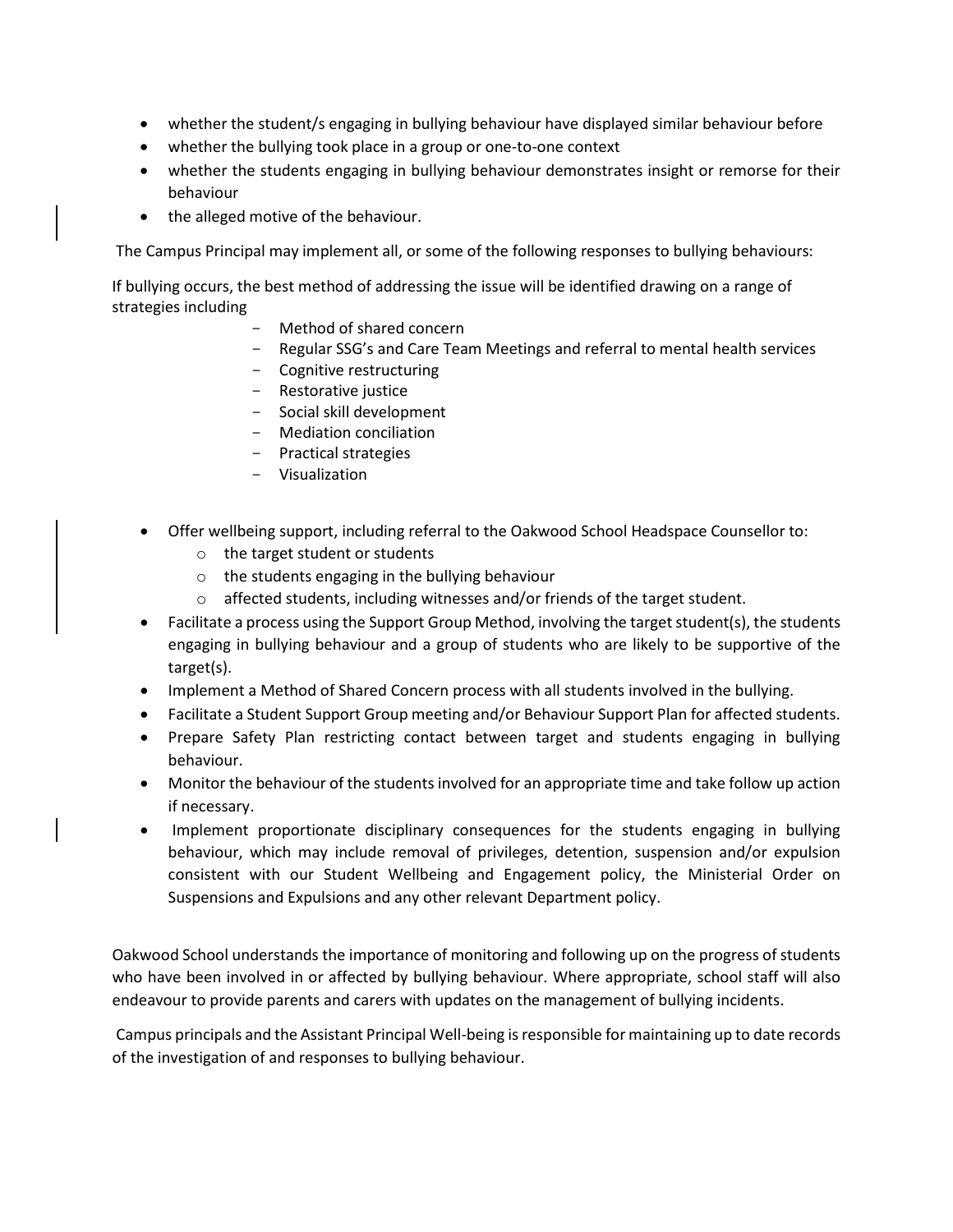## Communication

- Available publicly on our school's website Included in staff induction processes
- Included in our staff handbook/manual
- Discussed at staff briefings/meetings as required
- Discussed at student forums and during class lessons
- Made available in hard copy from school administration upon request

#### Further information and resources

This policy should be read in conjunction with the following school policies:

- Statement of Values and School Philosophy
- Student Wellbeing and Engagement Policy
- Parent Complaints policy
- Duty of Care Policy
- Inclusion and Diversity Policy

Our school also follows Department of Education and Training policy relating to bullying including:

- [Bullying Prevention and Response](https://www2.education.vic.gov.au/pal/bullying-prevention-response/policy)
- [Cybersafety and Responsible Use of](https://www2.education.vic.gov.au/pal/cybersafety/policy) Digital Technologies
- [Equal Opportunity and Human Rights -](https://www2.education.vic.gov.au/pal/equal-opportunity-human-rights-students/policy) Students
- [LGBTIQ Student Support Policy](https://www2.education.vic.gov.au/pal/lgbtiq-student-support/policy)

The following websites and resources provide useful information on prevention and responding to bullying, as well as supporting students who have been the target of bullying behaviours:

- **[Bully Stoppers](https://www.education.vic.gov.au/about/programs/bullystoppers/Pages/default.aspx)**
- [Report racism or religious discrimination in schools](https://www.vic.gov.au/report-racism-or-religious-discrimination-schools)
- [Kids Helpline](https://kidshelpline.com.au/)
- [ReachOut Australia](https://au.reachout.com/)
- [Lifeline](https://www.lifeline.org.au/)
- [Bullying. No way!](https://bullyingnoway.gov.au/)
- [Student Wellbeing Hub](https://www.studentwellbeinghub.edu.au/)
- [eSafety Commissioner](https://www.esafety.gov.au/)
- [Australian Student Wellbeing Framework](https://studentwellbeinghub.edu.au/educators/resources/australian-student-wellbeing-framework/)

#### Evaluation

This policy will be reviewed every 2 years, or earlier as required following an incident or analysis of new research or school data relating to bullying, to ensure that the policy remains up to date, practical and effective.

Data to inform this review will be collected through: